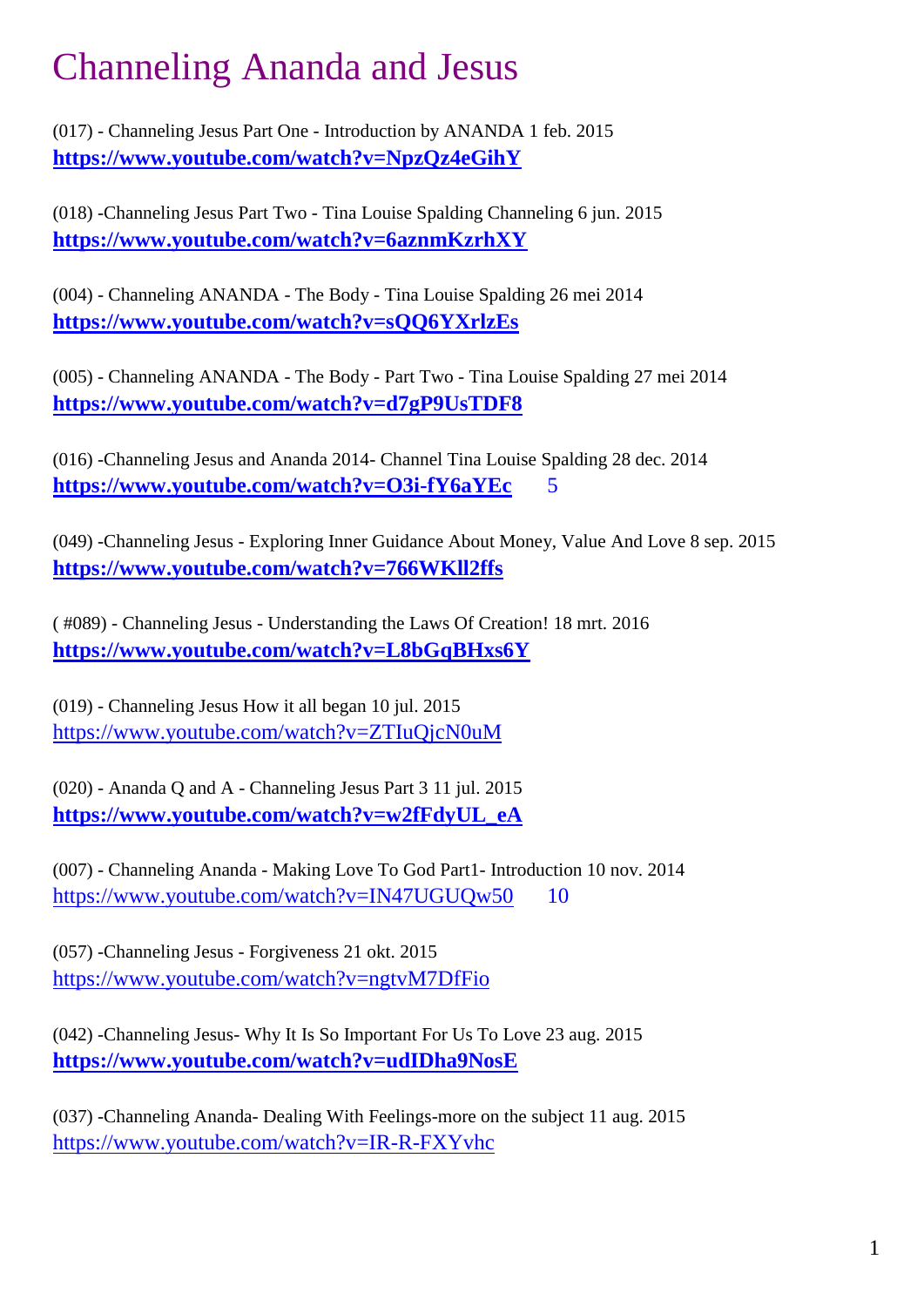(#148) Escalating Energies! Channeling Jesus- IMPORTANT! 2 sep. 2017 **[https://www.youtube.com/watch?v=KixiPlQ\\_M2s](https://www.youtube.com/watch?v=KixiPlQ_M2s)**

( #081)Channeling Ananda - Eating Disorders And Food 21 jan. 2016 https://www.youtube.com/watch?v=fShFipqyqJA 15

(021) - July 11th Ananda daily Video- How Food Can Assist Your Awakening 12 jul. 2015 <https://www.youtube.com/watch?v=1Gj1fcVQf3Y>

(021A) Jesus channeling July 11th 2015 12 jul. 2015 <https://www.youtube.com/watch?v=F3WiedkJ9Yc>

(036) -Channeling Jesus - Are You Offended Yet? 6 aug. 2015 **<https://www.youtube.com/watch?v=pvWQyKFtA9c>**

(043) -Channeling Jesus - Listen To The Quiet Voice 25 aug. 2015 **<https://www.youtube.com/watch?v=LDZXUvsLkEo>**

(#107) - You are being manipulated - A MUST WATCH! 29 aug. 2016 <https://www.youtube.com/watch?v=sLmzBT2j8qs> 20

(030) -Channeling Jesus - fundamental Changes in Thinking And Behavior 27 jul. 2015 **<https://www.youtube.com/watch?v=EharEqhJXjM>**

(032) - Channeling Jesus-Connecting to Spirit With Confidence 29 jul. 2015 **<https://www.youtube.com/watch?v=USv7HRxCqWA>**

(#96) How to create anything you want in your life 20 mei 2016 **<https://www.youtube.com/watch?v=EYxdn1BnwVs>**

Channeling Jesus - what Is Your Soul Saying To You Today? 24 aug. 2015 **<https://www.youtube.com/watch?v=liI5UdG5siY>**

Channeling Ananda - Reincarnation 30 aug. 2015 **<https://www.youtube.com/watch?v=f-xTET2vACU>** 25

Channeling Ananda- drugs and Alcohol pt1 27 nov. 2015 <https://www.youtube.com/watch?v=Ed3d8dW9RBo>

Part two - Ananda on drugs and alcohol 27 nov. 2015 <https://www.youtube.com/watch?v=ENQ6QYc8BEI>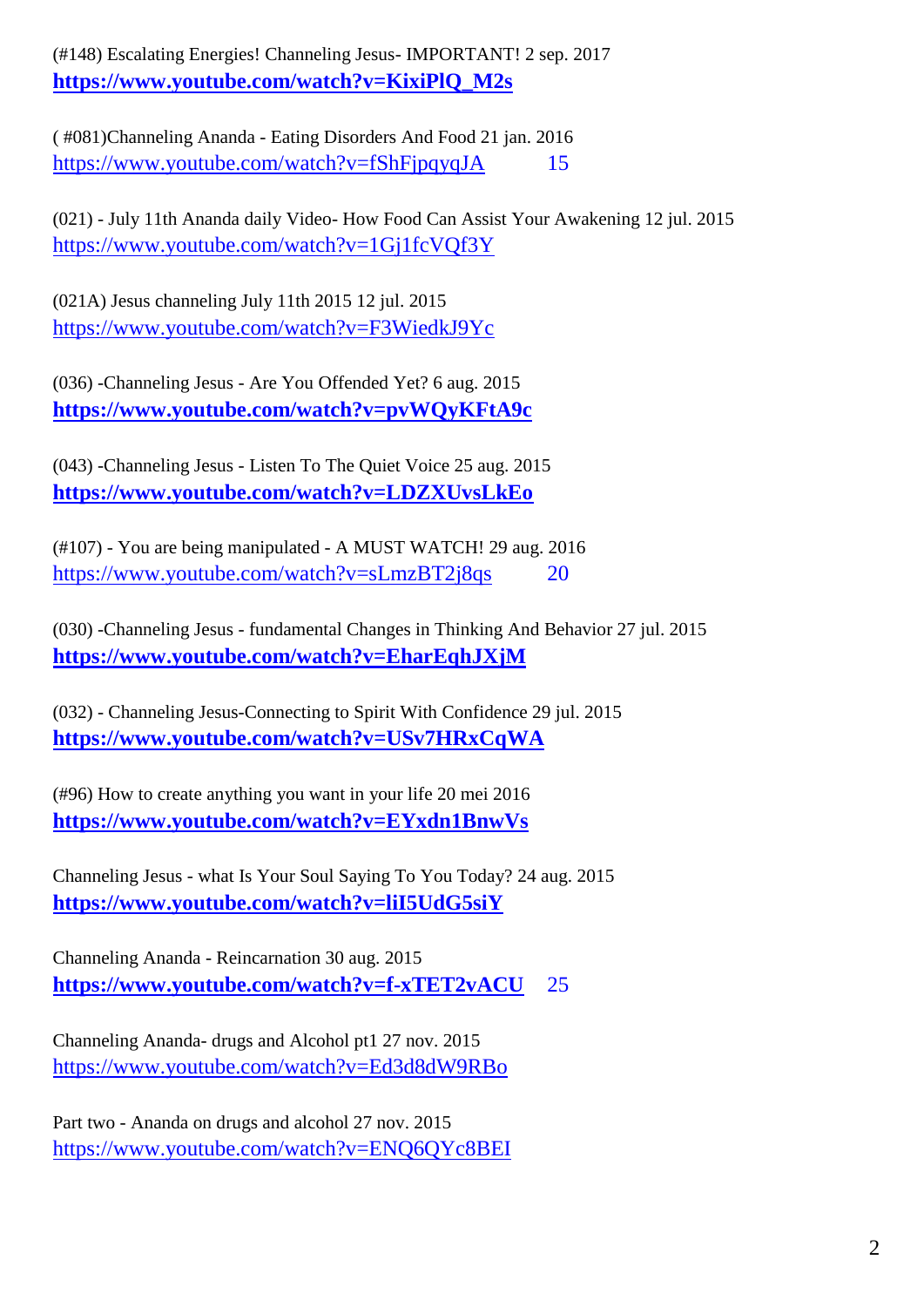Channeling Jesus: Answering questions 5 sep. 2015 <https://www.youtube.com/watch?v=Knk39zxyS3s>

Tina's Back !! 27 dec. 2015

<https://www.youtube.com/watch?v=dQ1N8qdZKBw>

(058) Channeling Ananda - Forgiveness 21 okt. 2015 **<https://www.youtube.com/watch?v=uhcx3SL-Ysw>** 30

(021B) ChannelingJesus on the crucifixion and Judas 12 jul. 2015 **<https://www.youtube.com/watch?v=CvqpIXemW9k>**

(#102) Your ONLY purpose is to come into peace 5 jul. 2016 <https://www.youtube.com/watch?v=eFSfObxIu34>

(#157) Audio Excerpt From Love And a Map To The Unaltered Soul 29 nov. 2017 <https://www.youtube.com/watch?v=vaMQNYSzKYo>

December 21st, 2020 - Announcement - Channeling Jesus 22 nov. 2020 <https://www.youtube.com/watch?v=Q10MC9HfeL0>

Channeling Jesus Raising Your Vibration 25 feb. 2017 <https://www.youtube.com/watch?v=XCA7vvwHNSE> 35

Tina Spalding Love & Abundance 3 mei 2014 <https://www.youtube.com/watch?v=gLHJ2HzJyls>

Magic Show #2- 'Surrender' Tina Spalding 27 apr. 2014 <https://www.youtube.com/watch?v=VlHjTib9tbg>

(041) -Channeling Ananda- Discussing Sexual Frequency 17 aug. 2015 <https://www.youtube.com/watch?v=6LizsZ7AwLw>

(#174) Jesus On The Laws OF Creation-Channeling 5 jul. 2018 [https://www.youtube.com/watch?v=9zepGTr4p\\_A](https://www.youtube.com/watch?v=9zepGTr4p_A)

(#111) How to transcend the body 2 okt. 2016 <https://www.youtube.com/watch?v=l9a-KryfeFU> 40

(011) - channeling Ananda Making Love To God -Part Three 12 nov. 2014 **<https://www.youtube.com/watch?v=ij-ZCpnJxto>**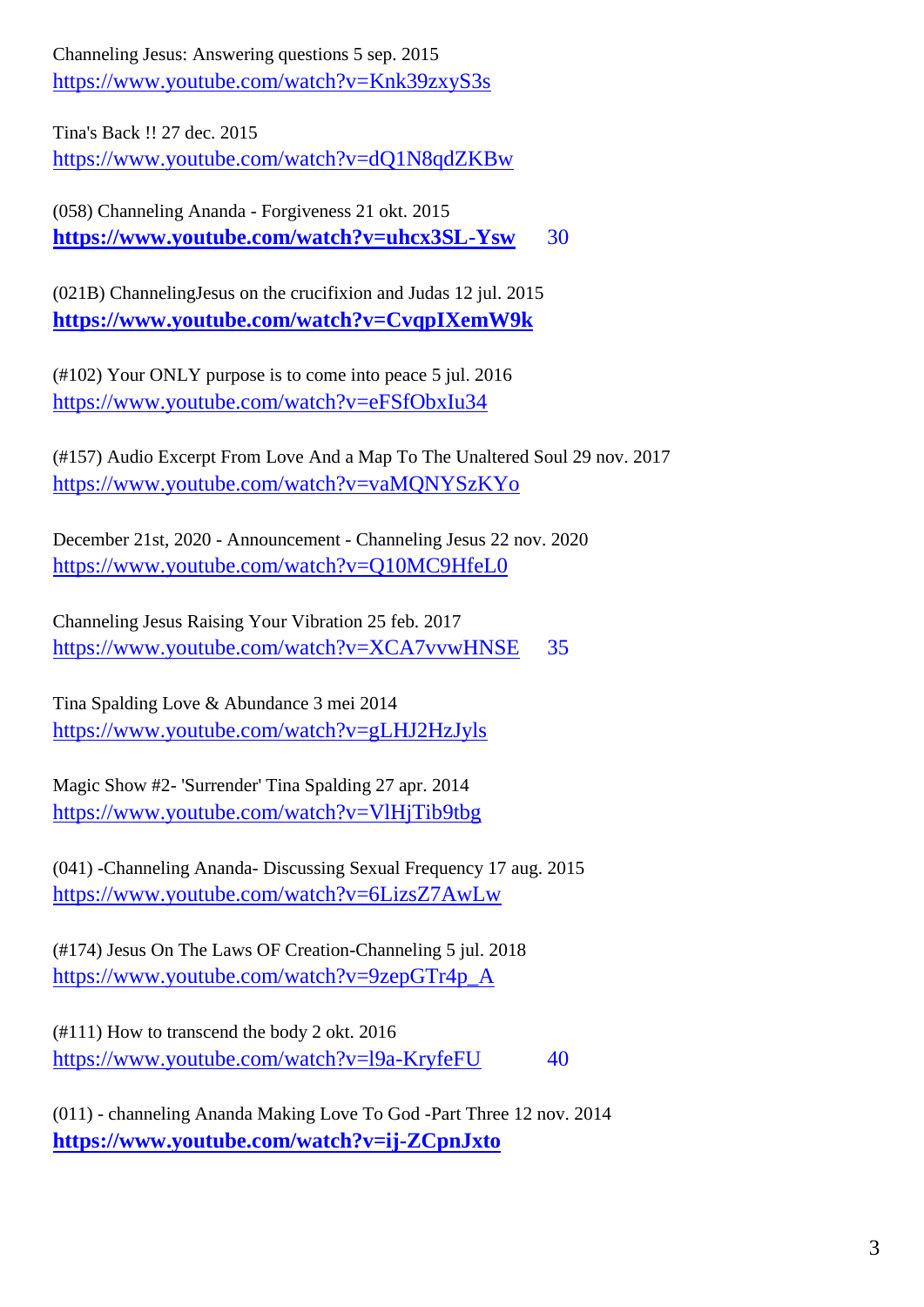(006) - Channeling Jesus. Jesus An Autobiography - What Can We Do For You? 2 sep. 2014 **<https://www.youtube.com/watch?v=NcWozXuNV2A>**

( #091) - Channeling Ananda- Between Two Worlds (No Man's Land) 6 apr. 2016 **<https://www.youtube.com/watch?v=R9I01qMLyNI>**

(035) -Channeling Jesus ; Why Are We Seeing Animal Cruelty? 1 aug. 2015 **<https://www.youtube.com/watch?v=uXcNktLrxNs>**

(026) - Channeling Ananda- The meaning and purpose of the body 20 jul. 2015 <https://www.youtube.com/watch?v=ZbAIqgXJM2w> 45

Channeling Jesus- Forgiveness 3 okt. 2015 <https://www.youtube.com/watch?v=HI5qshFenrs>

channeling Jesu- Syrian Refugee Crisis 3 sep. 2015 **<https://www.youtube.com/watch?v=HuLM1m1k7a0>**

(#445) Amazon Burning Jesus Channeled Commentary 26 aug. 2019 <https://www.youtube.com/watch?v=-Ul9AoSYsuI>

(#365) Channeling Jesus and AnadaCrete retreat exerpt 2019 10 jun. 2019 [https://www.youtube.com/watch?v=nNUrA\\_Mm79A](https://www.youtube.com/watch?v=nNUrA_Mm79A)

(#114) Jesus & Mary Magdalene about Tantra Relationship 9 nov. 2016 **<https://www.youtube.com/watch?v=C2jYyI4-aGM>** 50

(#341) Abortion Rights Battle - Jesus Channels 18 mei 2019 **<https://www.youtube.com/watch?v=sfc6ssDfEVI>**

(#123/124) Do you need a Guru? 9 feb. 2017 **<https://www.youtube.com/watch?v=Yxvbaq-SN0E>**

(#155) Love Trumps Power and Deception - Channeling Ananda 19 nov. 2017 <https://www.youtube.com/watch?v=BT8kOI9K9QY>

(#173) Jesus Channeling On Current Events 18 jun. 2018 [https://www.youtube.com/watch?v=3ntoy9\\_MPOI](https://www.youtube.com/watch?v=3ntoy9_MPOI)

(#182) Jesus Channels - Time To Go Inward 13 sep. 2018 **[https://www.youtube.com/watch?v=\\_jyTQRZhVas](https://www.youtube.com/watch?v=_jyTQRZhVas)** 55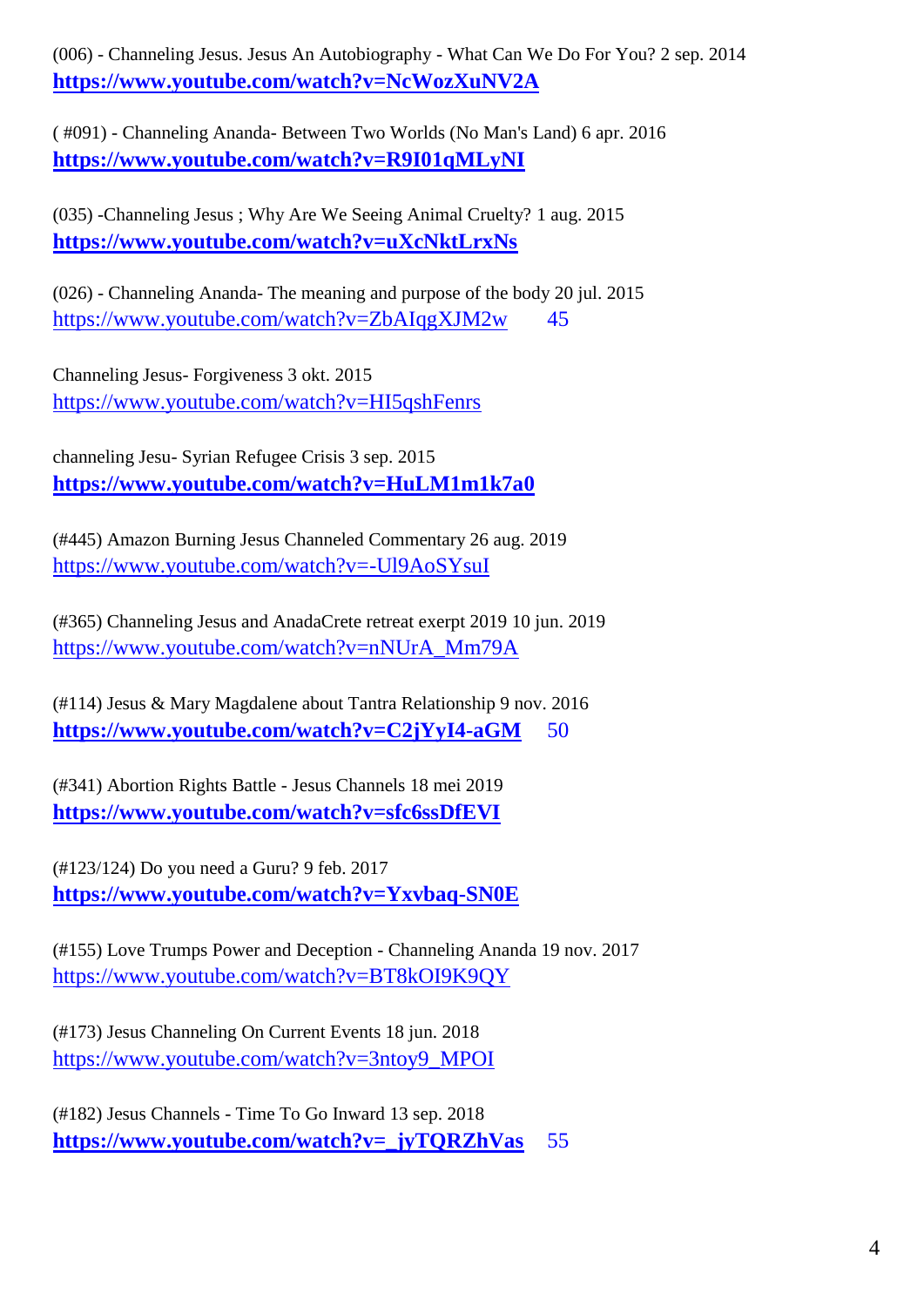(# 93) Channeling Ananda - Mother's Day 8 mei 2016 **<https://www.youtube.com/watch?v=quoOiyrvRE4>**

(#99) Channeling Ananda -London Event Part1of 4 31 mei 2016 <https://www.youtube.com/watch?v=Dz2KCwpCMek>

(#110) How to change our society - lovingly 17 sep. 2016 <https://www.youtube.com/watch?v=tdTKq96yEpE>

(#108) Step Into Your Magnificence! 7 sep. 2016 **<https://www.youtube.com/watch?v=p5GfbNyKk28>**

(#150) SEX and Spiritual Awakening - Channeling Ananda 8 sep. 2017 **<https://www.youtube.com/watch?v=NO82rkrLdIw>** 60

(#164) Channeling Jesus The Kingdom of Heaven 24 feb. 2018 <https://www.youtube.com/watch?v=OWdWpdQSHWQ>

( #088) - Channeling Ananda - Money and Real Abundance 1 mrt. 2016 <https://www.youtube.com/watch?v=DImSSoEeERI>

(#076) Channeling Ananda- Are There Angels? 4 jan. 2016 <https://www.youtube.com/watch?v=Mxnpq5xYmpI>

(#118) Stop judging your job? or should you leave? 5 dec. 2016 **[https://www.youtube.com/watch?v=S\\_r2epk228E](https://www.youtube.com/watch?v=S_r2epk228E)**

(#117) Donald Trump - What The Real Problem Is 24 nov. 2016 <https://www.youtube.com/watch?v=gnTAPFeCllc> 65

(#178) Get Rid of Trump? Jesus Channels 31 jul. 2018 <https://www.youtube.com/watch?v=WEhwHkwuvBk>

(#106) Pineal gland and your third eye - What you need to know 9 aug. 2016 <https://www.youtube.com/watch?v=3bHvJ9FYDqo>

(052) -Channeling Ananda - A Course In Miracles ` Why Study It? September 21st 2015 20 sep. 2015 <https://www.youtube.com/watch?v=2jL3YqU0jfs>

(#185) Surrender Experiment Jesus Channels 19 sep. 2018 **[https://www.youtube.com/watch?v=JL3yu4a\\_03s](https://www.youtube.com/watch?v=JL3yu4a_03s)**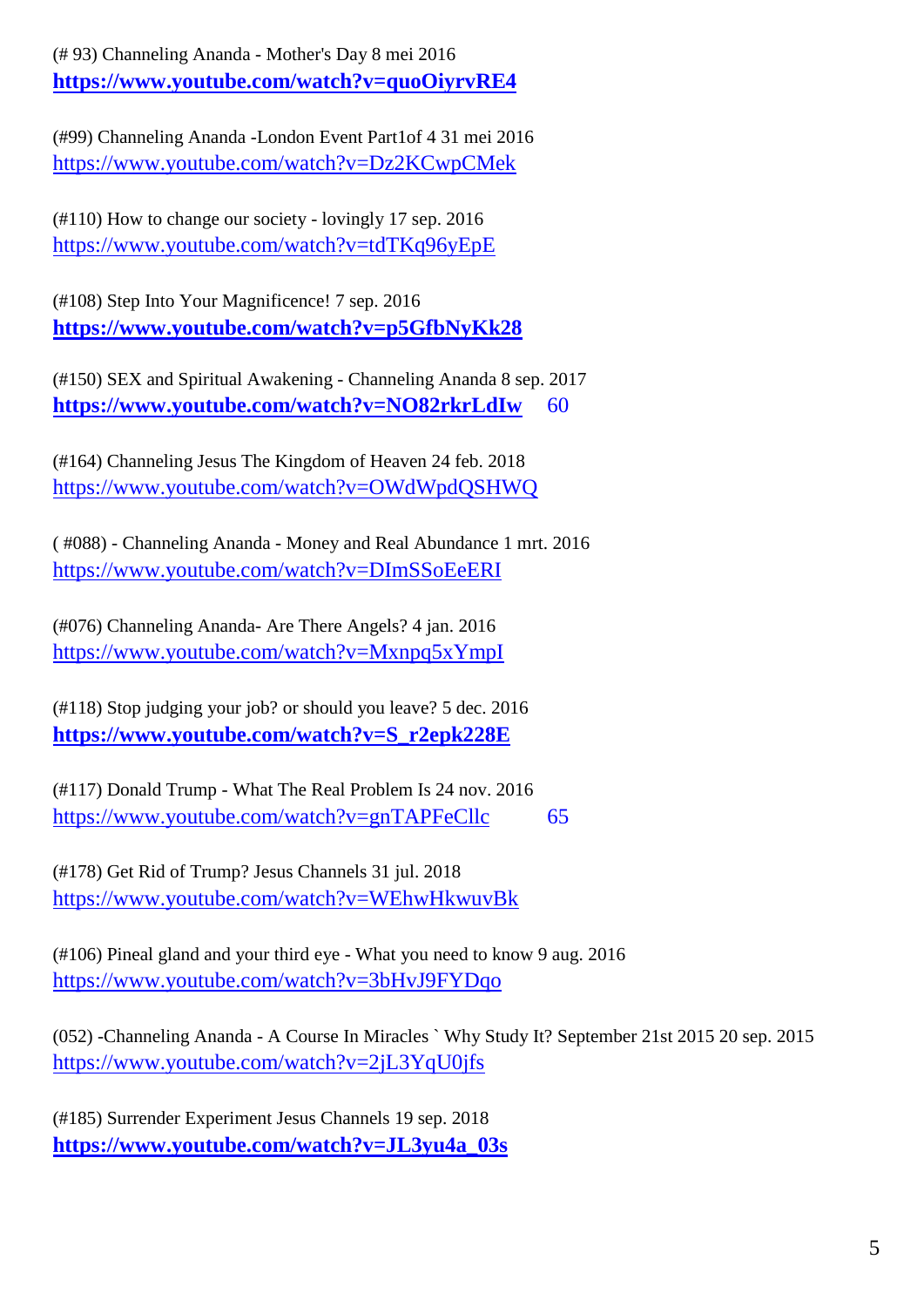(039) -Ananda Channeling - Teachings About Life Long Chronic Illness 14 aug. 2015 https://www.youtube.com/watch?v=H7aJSOgIWbO 70

(#184) Coming Shifts - Jesus Channels 16 sep. 2018 <https://www.youtube.com/watch?v=VlYdp6cMo3M>

December 19th Updtae 20 dec. 2020 <https://www.youtube.com/watch?v=JPa9-ctmUUI>

(#100) Channeling Jesus - Following Your Heart 6 jun. 2016 <https://www.youtube.com/watch?v=b-MAiB8F1kM>

(#177) Jesus Channels About Discomfort 12 jul. 2018 <https://www.youtube.com/watch?v=TqsoZA1mPXg>

(#138) Channeling Jesus videoseries #1 of 7 23 jul. 2017 **<https://www.youtube.com/watch?v=jL9PBqOtszo>** 75

(#139) Channeling Jesus video series #2- Take Out The Garbage! 24 jul. 2017 **[https://www.youtube.com/watch?v=mZTKAb1Pl\\_Y](https://www.youtube.com/watch?v=mZTKAb1Pl_Y)**

(#140) Channeling Jesus video series #3 of 7- Societal Changes 25 jul. 2017 **<https://www.youtube.com/watch?v=k9aXM0gK92c>**

(#141) Channeling Jesus video series #4 of 7- Ending The Frequency of War 26 jul. 2017 **[https://www.youtube.com/watch?v=d\\_VIsmqlEpw](https://www.youtube.com/watch?v=d_VIsmqlEpw)**

(#142) Channeling Jesus Video Series #5 of 7- Forgiving Jesus' Name 28 jul. 2017 **<https://www.youtube.com/watch?v=PIYzhXg83VI>**

(#143) Channeling Jesus Video Series #6 of 7- Entertainment 29 jul. 2017 <https://www.youtube.com/watch?v=G2zMGe7ejS0> 80

(#144) Channeling Jesus Video Series #7 of 7 31 jul. 2017 **[https://www.youtube.com/watch?v=\\_cei\\_MXnKVw](https://www.youtube.com/watch?v=_cei_MXnKVw)**

(038) -Channeling Jesus- It's the Little Things 13 aug. 2015 **[https://www.youtube.com/watch?v=A6Apv3PsOaM&list=PLFKmQd1To4TmzpCNOYe](https://www.youtube.com/watch?v=A6Apv3PsOaM&list=PLFKmQd1To4TmzpCNOYevpay6L8ltnbTN0&index=7) [vpay6L8ltnbTN0&index=7](https://www.youtube.com/watch?v=A6Apv3PsOaM&list=PLFKmQd1To4TmzpCNOYevpay6L8ltnbTN0&index=7)**

(044) -Channeling Jesus; A Journey Through Your Consciousness 31 aug. 2015 [https://www.youtube.com/watch?v=lsVjmff2EtE&list=PLFKmQd1To4TmzpCNOYevpay6L8](https://www.youtube.com/watch?v=lsVjmff2EtE&list=PLFKmQd1To4TmzpCNOYevpay6L8ltnbTN0&index=8) [ltnbTN0&index=8](https://www.youtube.com/watch?v=lsVjmff2EtE&list=PLFKmQd1To4TmzpCNOYevpay6L8ltnbTN0&index=8)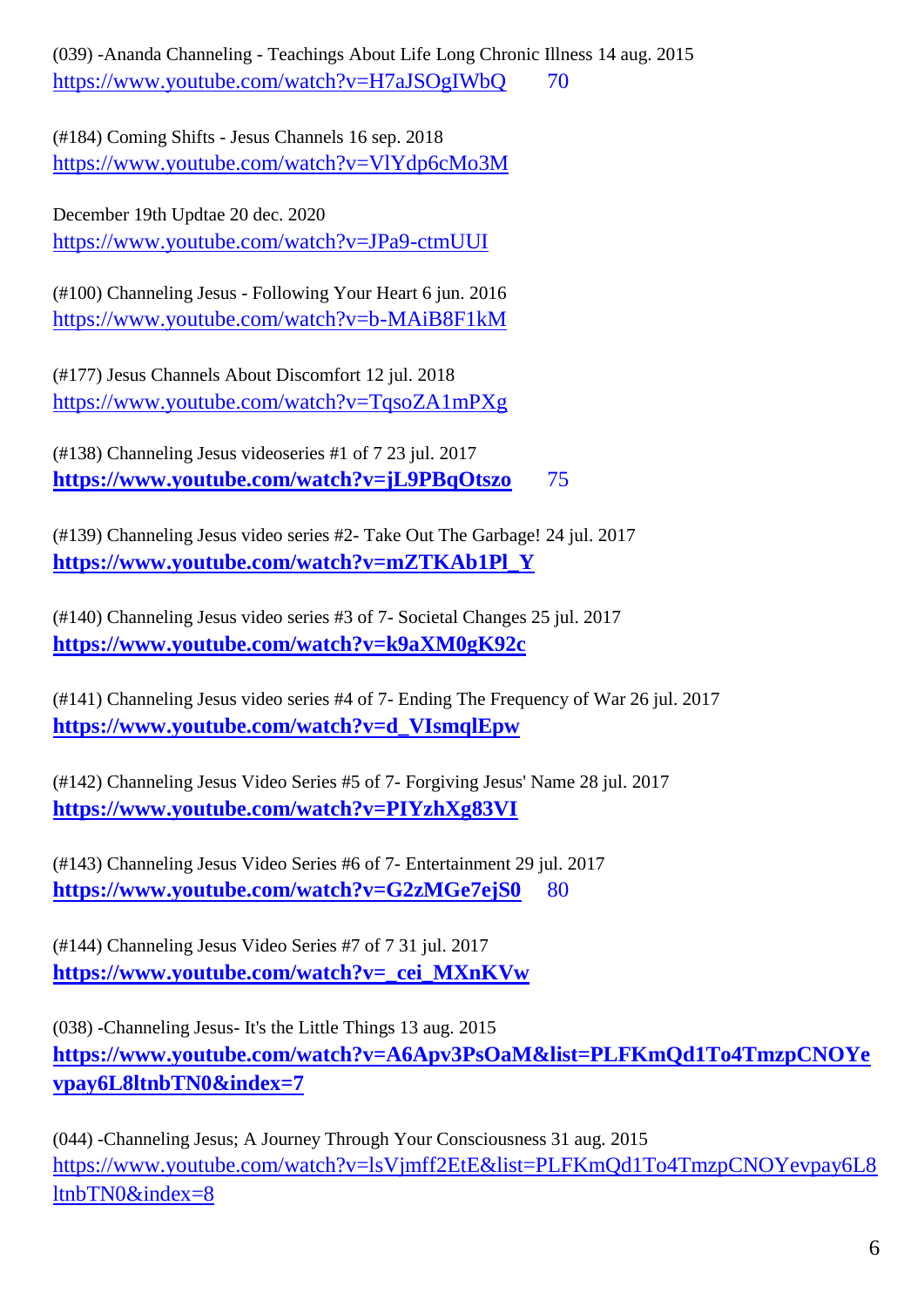(034) -Channeling Ananda - Expanding Your Vision Of Who and What You Are 30 jul. 2015 **[https://www.youtube.com/watch?v=7DLDw7y8NXU&list=PLFKmQd1To4TmzpCNOYe](https://www.youtube.com/watch?v=7DLDw7y8NXU&list=PLFKmQd1To4TmzpCNOYevpay6L8ltnbTN0&index=16) [vpay6L8ltnbTN0&index=16](https://www.youtube.com/watch?v=7DLDw7y8NXU&list=PLFKmQd1To4TmzpCNOYevpay6L8ltnbTN0&index=16)**

(040) -Jesus On Marriage! - From Jesus; My autobiography 17 aug. 2015 [https://www.youtube.com/watch?v=TUrpINmYiv4&list=PLFKmQd1To4TmzpCNOYevpay6](https://www.youtube.com/watch?v=TUrpINmYiv4&list=PLFKmQd1To4TmzpCNOYevpay6L8ltnbTN0&index=17) [L8ltnbTN0&index=17](https://www.youtube.com/watch?v=TUrpINmYiv4&list=PLFKmQd1To4TmzpCNOYevpay6L8ltnbTN0&index=17) 85

(053) -Channeling Jesus- A Course In Miracles - Purpose 21 sep. 2015 [https://www.youtube.com/watch?v=SR5WR4b7Mxc&list=PLFKmQd1To4TmzpCNOYevpay](https://www.youtube.com/watch?v=SR5WR4b7Mxc&list=PLFKmQd1To4TmzpCNOYevpay6L8ltnbTN0&index=19) [6L8ltnbTN0&index=19](https://www.youtube.com/watch?v=SR5WR4b7Mxc&list=PLFKmQd1To4TmzpCNOYevpay6L8ltnbTN0&index=19)

(#137) The World's Big Forgiveness Lesson- The Karma Of Chaos 13 jul. 2017 [https://www.youtube.com/watch?v=t\\_8xgEcoTBY](https://www.youtube.com/watch?v=t_8xgEcoTBY)

New Year's Message 2019 From Jesus Live gestreamd op 2 jan. 2019 **<https://www.youtube.com/watch?v=xPrmT2Md2O8>**

(#573) Christmas Message From Jesus 2019 25 dec. 2019 <https://www.youtube.com/watch?v=3hvVuUsEWkc>

Corona Virus Update- an Important Message from Jesus 15 mrt. 2020 <https://www.youtube.com/watch?v=Ov4XiSZJ9Hk> 90

Corona Virus Update March 29th 2020 Channeling Jesus and Ananda 29 mrt. 2020 **<https://www.youtube.com/watch?v=18mcvB4VAGI>**

Covid 19 05:04:2020 - How To Cope - Channeling Jesus 6 apr. 2020 <https://www.youtube.com/watch?v=LAxgKBRnArY>

Masks, Sovereignty and Life During Challenging Times - Channeling Jesus 20 jul. 2020 **<https://www.youtube.com/watch?v=O98vlDhNR9g>**

Election Results Channeling Jesus 5 nov. 2020 <https://www.youtube.com/watch?v=PUI-y2D7slI>

New Year's Message From Jesus and Ananda 2021 1 jan. 2021 <https://www.youtube.com/watch?v=EpC6vifOnRU> 95

Easter 2021 Final 3 apr. 2021 **<https://www.youtube.com/watch?v=Z0JP144StBU>**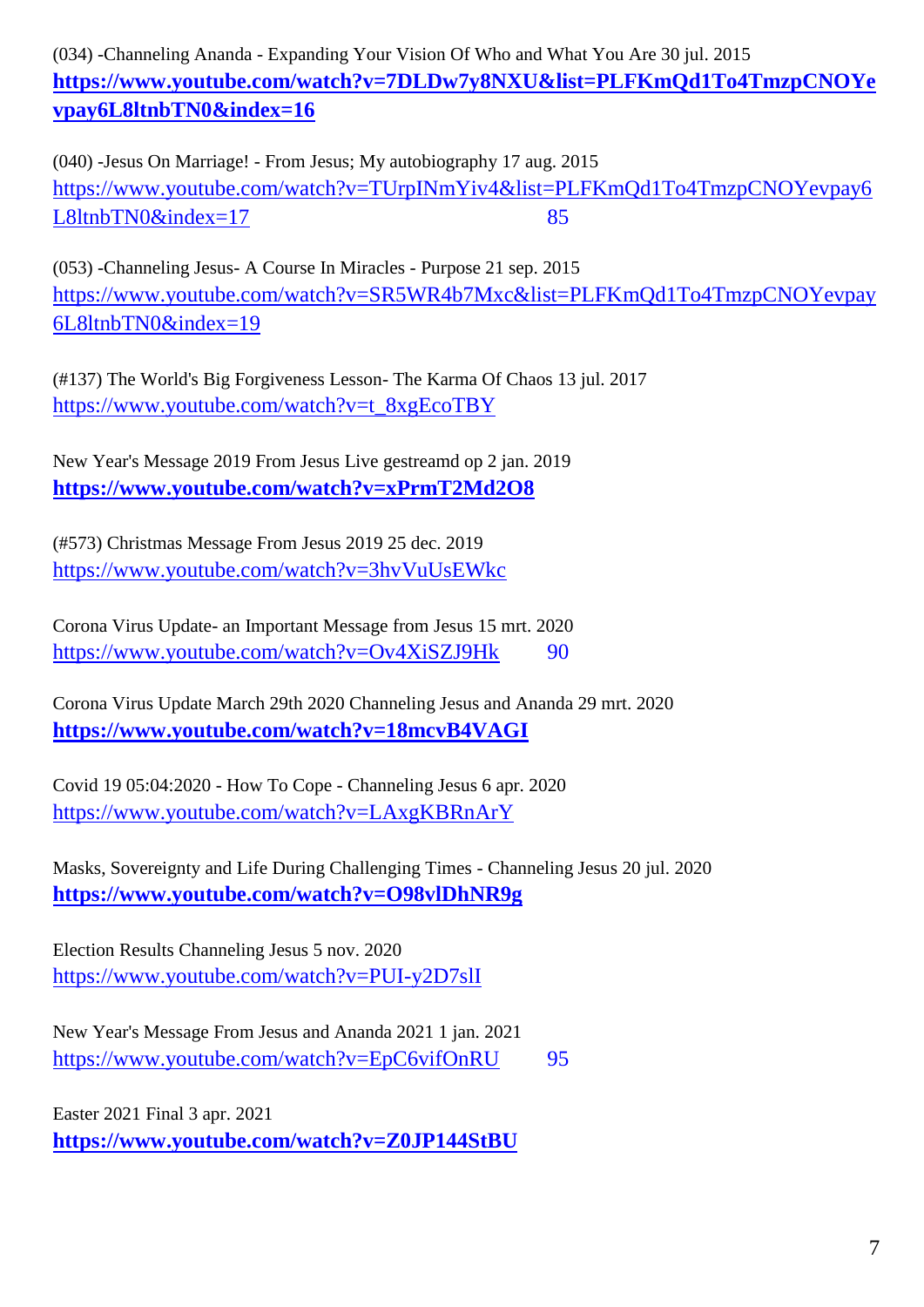JESUS ON VACCINES April 11, 2021 Live Stream - Jesus' Introduction **<https://www.bitchute.com/video/5bdhaEUjFj0z/>**

Channeling Jesus- The Current Situation and The Ego, 2 mei 2021 <https://www.youtube.com/watch?v=1DcwsZLoOfg>

JESUS ON THE VACCINE ISSUE, May 16, 2021 - Live Stream - Jesus' Introduction **<https://www.bitchute.com/video/5278O4avQoDl/>**

Channeling Jesus - Current Choices, 10 jun. 2021 <https://www.youtube.com/watch?v=K7FpekAZ02c> 100

Channeling Jesus - Current events, 28 jun. 2021 <https://www.youtube.com/watch?v=9yyUkHCbwGA>

The Power Within - Channeling Jesus, 17 jul. 2021 <https://www.youtube.com/watch?v=PMySt8ncTIo>

Channeling Jesus On Current Events and How To Cope with Them-Share Share Share!!! 27 aug. 2021 <https://www.youtube.com/watch?v=JpteKVuCSrM>

Channeling Jesus Coping With Current Events, 15 sep. 2021 <https://www.youtube.com/watch?v=QpQgf9C8ti8>

Channeling Jesus - Do Heaven and Hell Exist? 17 sep. 2021 <https://www.youtube.com/watch?v=lw70xOKUpk0> 105

(029) -Channeling Ananda- why Being in nature is important - part, 26 jul. 2015 **<https://www.youtube.com/watch?v=wcG7OVTMid4>**

(031) - Channeling Ananda - What is our part in the world we are looking at? 28 jul. 2015 <https://www.youtube.com/watch?v=fUZCaQlKMBs>

(050) -Channeling Jesus- You Have Been Given Everything You Need, 9 sep. 2015 [https://www.youtube.com/watch?v=HeNUiWZ\\_y2c](https://www.youtube.com/watch?v=HeNUiWZ_y2c)

(048) -Channeling Jesus; Answering Your Questions, 5 sep. 2015 <https://www.youtube.com/watch?v=jesTlpftGpQ>

(068) Channeling Jesus- Paris Crisis, 15 nov. 2015 <https://www.youtube.com/watch?v=Tsp9VO3sXD0> 110

( #087) - Channeling Jesus- Starting Where You Are In Your Evolution, 23 feb. 2016 <https://www.youtube.com/watch?v=2Q-qZFU1AX0>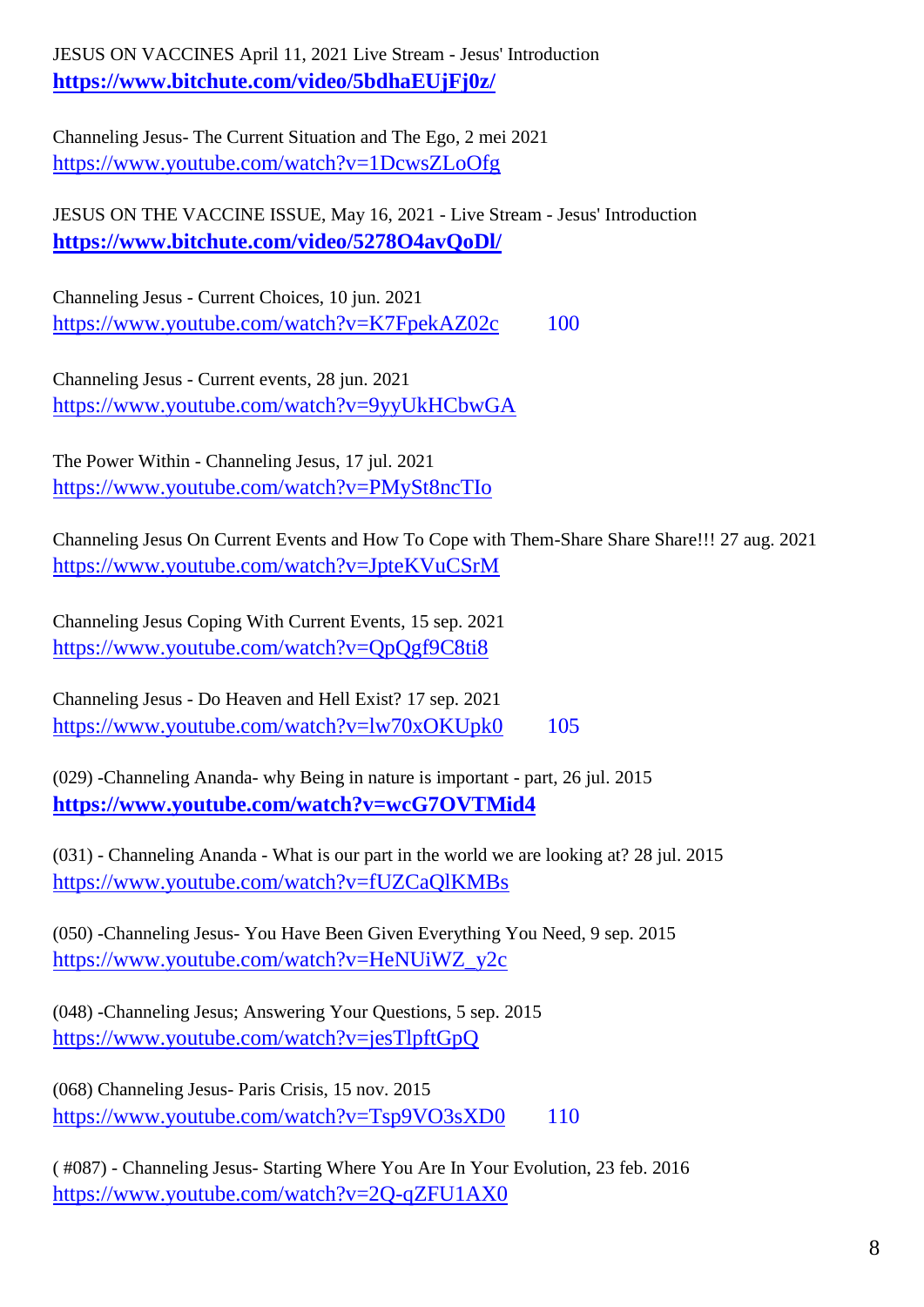(#113) Tanit The Ibiza Goddess of the Heart Speaks, 26 okt. 2016 <https://www.youtube.com/watch?v=en0ImKUxGjc>

(#133) Jesus, What In Heavens Name Is Going On? 22 mei 2017 <https://www.youtube.com/watch?v=JDcJ0S8u0LM>

(#293) Channeling Ananda on Acceptance, 3 apr. 2019 <https://www.youtube.com/watch?v=ktMiZ714W18>

Rioting in America Channeling Jesus June 8th,2020, 9 jun. 2020 **<https://www.youtube.com/watch?v=SWLF6FWonPQ>** 115

Channeling Jesus and Ananda- Sedona Excerpt 2021, 24 okt. 2021 <https://www.youtube.com/watch?v=Odrn6YLQYAY>

Channeling Retreat Excerpt, 9 nov. 2021 <https://www.youtube.com/watch?v=AoI2uqMO-f8>

Channeling Jesus Current Events Important Information, 9 nov. 2021 **<https://www.youtube.com/watch?v=eRlkgCvgl3U>**

Channeling Jesus The Love Of God? Where the Heck is it???, 17 nov. 2021 **<https://www.youtube.com/watch?v=DNsnUbWpDp8>**

Seeds of Fear - Channeling Jesus, 3 dec. 2021 **<https://www.youtube.com/watch?v=kO4MXjRIeXA>** 120

Channeling Jesus-How do we cultivate special abilities?, 6 dec. 2021 **<https://www.youtube.com/watch?v=MtSNhlXhLks>**

Channeling Jesus-Transforming Old Beliefs, 18 dec. 2021 <https://www.youtube.com/watch?v=R-nWBiXGlNg>

How to Become A Powerful Creator -Channeling Jesus, 21 dec. 2021 <https://www.youtube.com/watch?v=aqGrIzJscy8>

Christmas Message Channeling Jesus 2021, 24 dec. 202 <https://www.youtube.com/watch?v=tto01QsYpkU>

2022 Predictions Channeling Jesus <https://www.youtube.com/watch?v=gZHS3UZmrOM> 125

Take Your Foot Off The Brake Channeling Jesus, 18 jan. 2022 [https://www.youtube.com/watch?v=VvO\\_PogUtSc](https://www.youtube.com/watch?v=VvO_PogUtSc)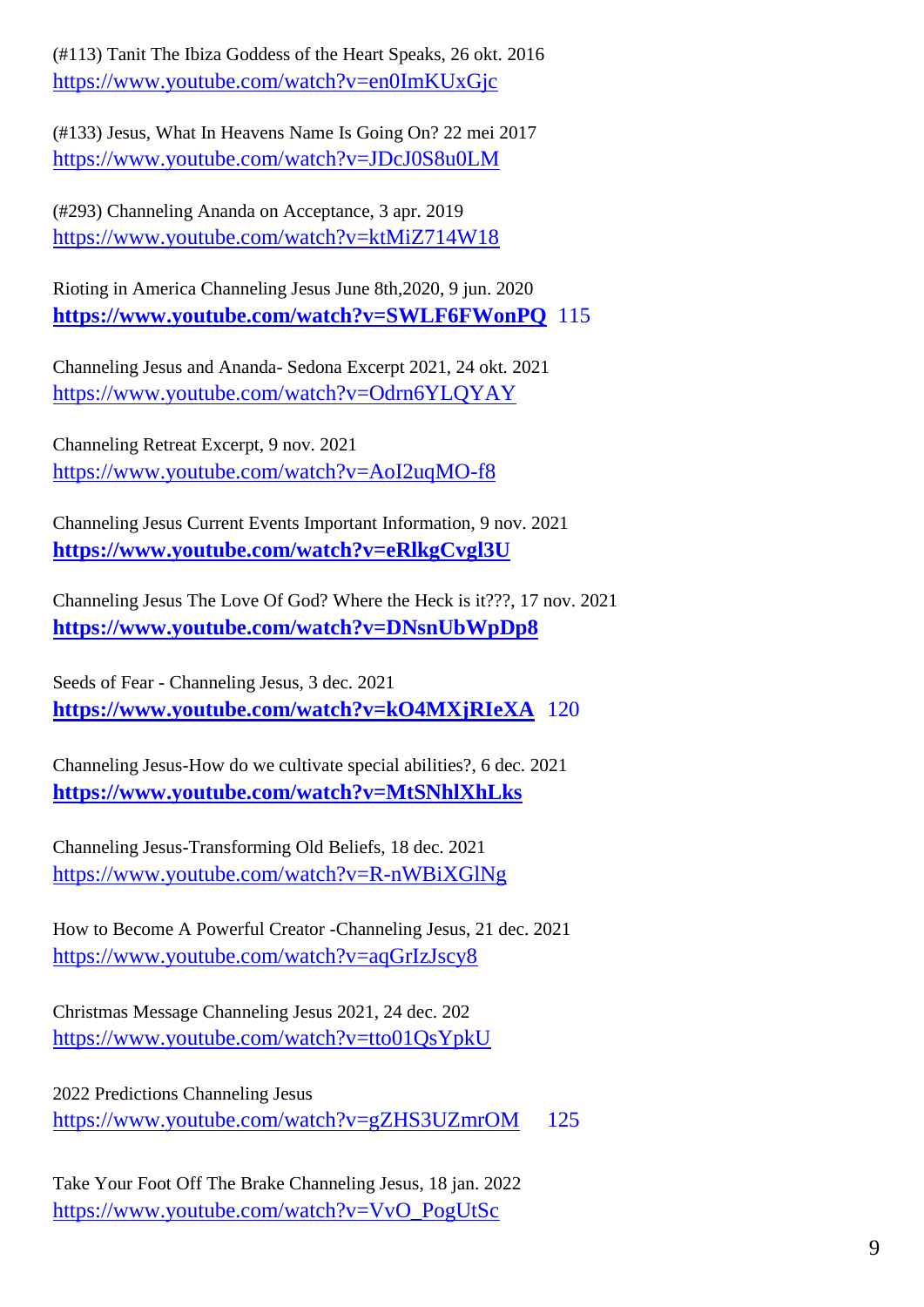Surfing The Wave Channeling Jesus, 23 jan. 2022 <https://www.youtube.com/watch?v=GaCNFkndxi4>

Freedom Convoy 2022-Channeling Jesus, 29 jan. 2022 <https://www.youtube.com/watch?v=r4anJNyhix4>

A Conversation With Jesus About Spiritual Ascension & Awakening, 29 jan. 2022 <https://www.youtube.com/watch?v=LJEDclHoh9M>

Failing Systems what Do We Do? Channeling Jesus, 7 feb. 2022 [https://www.youtube.com/watch?v=Ba\\_TPxxYAxI](https://www.youtube.com/watch?v=Ba_TPxxYAxI) 130

The Decisions You Make Now Change The World,13 feb. 2022 **<https://www.youtube.com/watch?v=bnIa-6nD8lE>**

Powerful Message!-From our recent retreat, 26 feb. 2022 **<https://www.youtube.com/watch?v=baMMHFZDc9g>**

WAR!! Channeling Jesus, 27 feb. 2022 **[https://www.youtube.com/watch?v=5IuB5q7\\_wVw](https://www.youtube.com/watch?v=5IuB5q7_wVw)**

Feel Good! Retreat Excerpt-Channeling Jesus and Ananda, 5 mrt. 2022 <https://www.youtube.com/watch?v=F40LbuRiJvU>

Russia and Ukraine - How To End The WAR!-Channeling Jesus, 5 mrt. 2022 **<https://www.youtube.com/watch?v=0hnnnABkQDY>** 135

War! And More War, 21 mrt. 2022 **<https://www.youtube.com/watch?v=QCg-eiUjULc>**

Nature As Healer-Channeling Jesus, 28 mrt. 2022 <https://www.youtube.com/watch?v=-V9cKbWge9U>

Are You In A Relationship with A Narcissist? Channeling Jesus, 30 mrt. 2022 <https://www.youtube.com/watch?v=kB7N76cOjJs>

Christ Consciousness And The Rise Of The Divine Feminine-An Interview With Dawn Delvecchio, 31 mrt. 2022 <https://www.youtube.com/watch?v=S95Ar2C72V0>

Important Ascension Information-Channeling Jesus, 11 apr. 2022 <https://www.youtube.com/watch?v=o72xXsfC3Vw> 140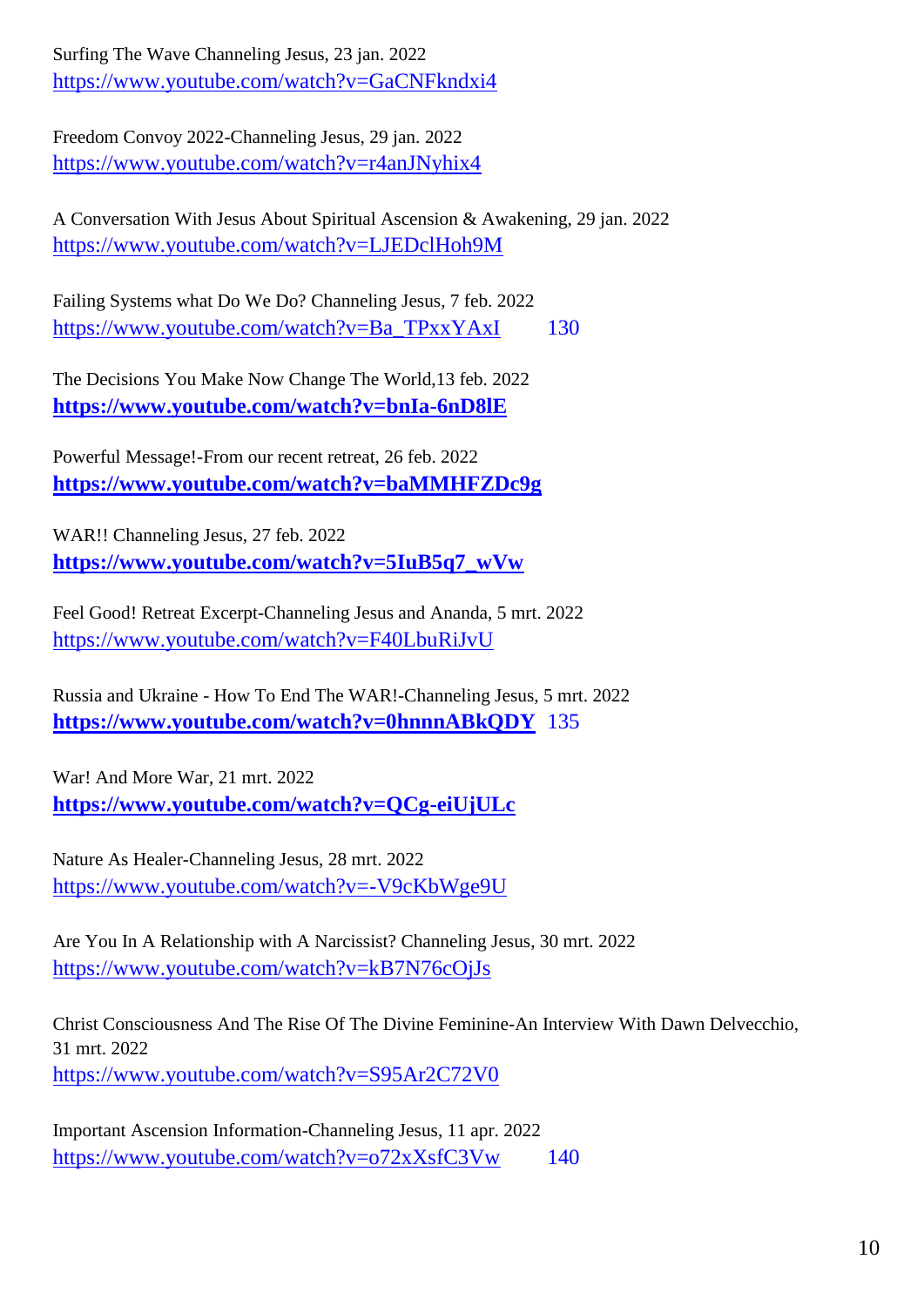Preparing For Upcoming Challenges Channeling Ananda and Jesus, 14 apr. 2022 <https://www.youtube.com/watch?v=ZgJQLfTW5M0>

Easter Sunday With Jesus-Channeling Jesus, 18 apr. 2022 <https://www.youtube.com/watch?v=eb59nr5GT2E>

## Great Minds Speak to You

(001)Channneling Amy Winehouse and Ananda through Tina Louise Spalding 10 feb. 2014 <https://www.youtube.com/watch?v=2V57iEijrj0>

(002) - Marilyn Monroe and Ananda Channeling Through Tina Louise Spalding 11 feb. 2014 [https://www.youtube.com/watch?v=\\_7yygmHx6eg](https://www.youtube.com/watch?v=_7yygmHx6eg)

(003) - Diana and Ananda Channeled byTina louise Spalding 11 feb. 2014 <https://www.youtube.com/watch?v=ydc-onoTz2w>

(013) -Channeling The Famous - How It /Happened - Ralph Waldo Emerson and Ananda 26 dec. 2014 <https://www.youtube.com/watch?v=347vS9UJu8Y>

(060) Channeling Ananda and Michael Jackson 26 okt. 2015 <https://www.youtube.com/watch?v=lEX7AdPW6fQ>

(063)- More Form Diana -Body Image -Channeled through Tina Spalding 30 okt. 2015 [https://www.youtube.com/watch?v=wO2eAJS\\_Xq0](https://www.youtube.com/watch?v=wO2eAJS_Xq0)

(#104) - Margaret Thatcher from spirit about political life in UK 22 jul. 2016 <https://www.youtube.com/watch?v=llrHswLi2MQ>

### Channeling Jesus - The Ascension Series 2021

Channeling Jesus - The Ascension Series 2021- Video #1- the Conditioned Mind 3 jan. 2021 <https://www.youtube.com/watch?v=hms9Oqpacl8>

Channeling Jesus Ascension Series #2 The conditioned Mind Continued 4 jan. 2021 <https://www.youtube.com/watch?v=Z25prq7YtVc>

Channeling Jesus 2021 Ascension Series Video #3 6 jan. 2021 <https://www.youtube.com/watch?v=cpzNZ62NSSQ>

Channeling Jesus Ascension Series Video #4 Rising Above Stormy Seas 8 jan. 2021 <https://www.youtube.com/watch?v=0MB2Ai3c9G8>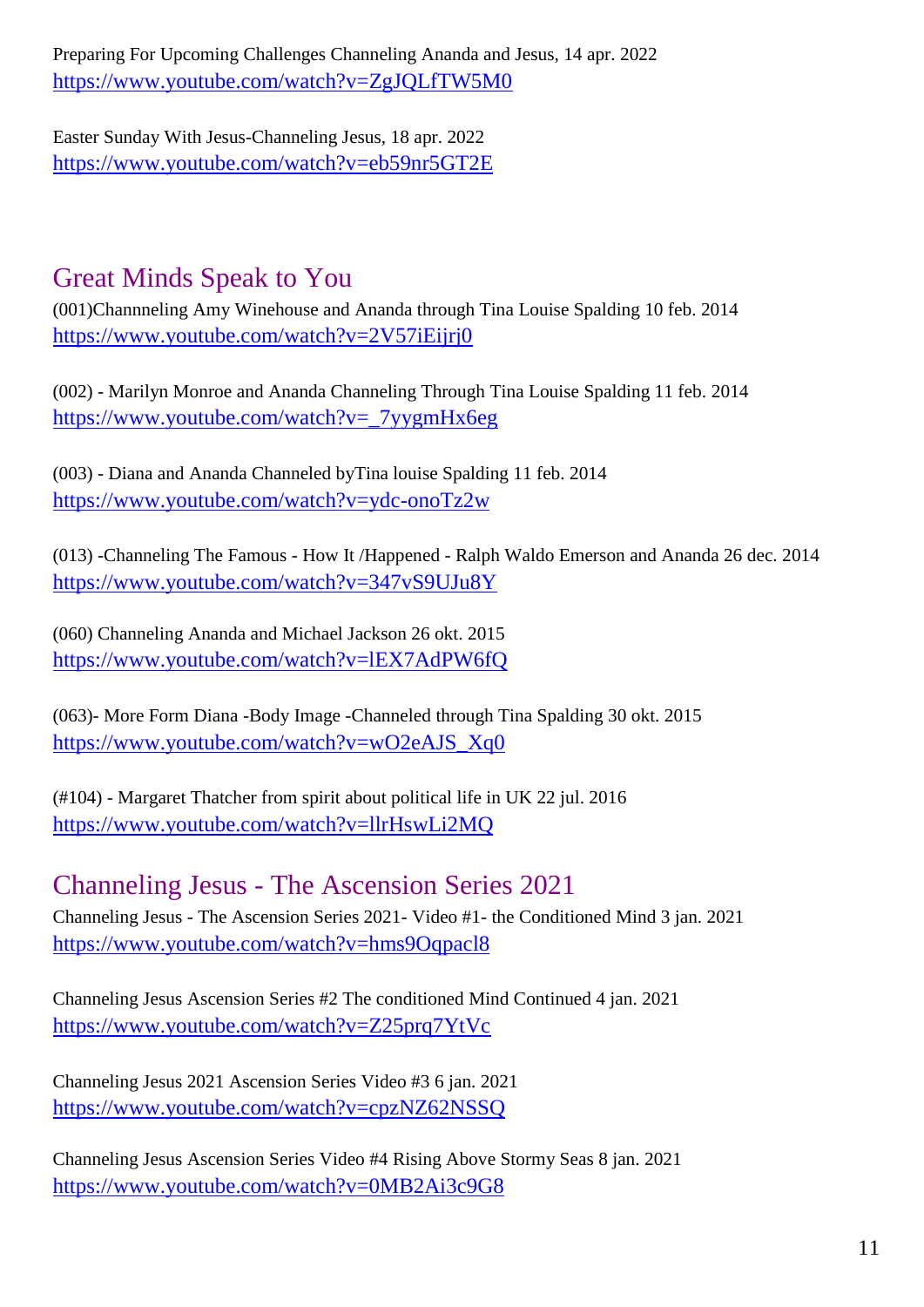Channeling Jesus Ascension Series Video #5 Train Your Mind 10 jan. 2021 https://www.youtube.com/watch?v=sm3yquNnn3O 5

Ascension Series Video #6 Start Using More Discernement 15 jan. 2021 <https://www.youtube.com/watch?v=TW8X7EuX3R4>

Channeling Jesus Ascension Series Video #7 The Importance of Free Will 18 jan. 2021 <https://www.youtube.com/watch?v=lhuxytkhFI4>

Ascension Series Video #8 Reflect Upon Your Life and Perceptions 22 jan. 2021 <https://www.youtube.com/watch?v=vqchkGijNlk>

Ascension Series Video #9 Let Go Of What Does Not Serve You Anymore 4 feb. 2021 <https://www.youtube.com/watch?v=Boz2xlFJiS8>

Channeling Jesus - Ascension Series Video #10 Mental Focus And Its Effects 10 mrt. 2021 <https://www.youtube.com/watch?v=myWOGzMfkX8> 10

## Meditation

Meditation - heart portal - channeled by Tina Spalding - 8mins, 8 mei 2020 [https://www.youtube.com/watch?v=GouURpoh3mU&list=PLdFoA1012id4iWK7vrlaMtGZ6](https://www.youtube.com/watch?v=GouURpoh3mU&list=PLdFoA1012id4iWK7vrlaMtGZ6AwXRYIX2&index=2) [AwXRYIX2&index=2](https://www.youtube.com/watch?v=GouURpoh3mU&list=PLdFoA1012id4iWK7vrlaMtGZ6AwXRYIX2&index=2)

Meditation for changing your energy system from Jesus -22mins, 14 mei 2020 [https://www.youtube.com/watch?v=ZUxOOoOOeUE&list=PLdFoA1012id4iWK7vrlaMtGZ6](https://www.youtube.com/watch?v=ZUxOOoOOeUE&list=PLdFoA1012id4iWK7vrlaMtGZ6AwXRYIX2&index=3) [AwXRYIX2&index=3](https://www.youtube.com/watch?v=ZUxOOoOOeUE&list=PLdFoA1012id4iWK7vrlaMtGZ6AwXRYIX2&index=3)

Meditation for changing behaviour channeled by Tina Spalding -5mins, 23 mei 2020 [https://www.youtube.com/watch?v=5Dp8Zm](https://www.youtube.com/watch?v=5Dp8Zm-cPyw&list=PLdFoA1012id4iWK7vrlaMtGZ6AwXRYIX2&index=4)[cPyw&list=PLdFoA1012id4iWK7vrlaMtGZ6AwXRYIX2&index=4](https://www.youtube.com/watch?v=5Dp8Zm-cPyw&list=PLdFoA1012id4iWK7vrlaMtGZ6AwXRYIX2&index=4)

Meditation for Healing channeled by Tina Spalding - 15mins, 6 jun. 2020 [https://www.youtube.com/watch?v=i\\_A2gs26Das&list=PLdFoA1012id4iWK7vrlaMtGZ6Aw](https://www.youtube.com/watch?v=i_A2gs26Das&list=PLdFoA1012id4iWK7vrlaMtGZ6AwXRYIX2&index=5) [XRYIX2&index=5](https://www.youtube.com/watch?v=i_A2gs26Das&list=PLdFoA1012id4iWK7vrlaMtGZ6AwXRYIX2&index=5)

Meditation on the white and red light channeled by Tina Spalding-9 mins, 12 jun. 2020 [https://www.youtube.com/watch?v=c4OLK0SmjIo&list=PLdFoA1012id4iWK7vrlaMtGZ6A](https://www.youtube.com/watch?v=c4OLK0SmjIo&list=PLdFoA1012id4iWK7vrlaMtGZ6AwXRYIX2&index=6) [wXRYIX2&index=6](https://www.youtube.com/watch?v=c4OLK0SmjIo&list=PLdFoA1012id4iWK7vrlaMtGZ6AwXRYIX2&index=6)

Meditation for daily use channeled by Tina Spalding-25min, 29 mei 2020 [https://www.youtube.com/watch?v=cyUbKm7f87Y&list=PLdFoA1012id4iWK7vrlaMtGZ6A](https://www.youtube.com/watch?v=cyUbKm7f87Y&list=PLdFoA1012id4iWK7vrlaMtGZ6AwXRYIX2&index=7) [wXRYIX2&index=7](https://www.youtube.com/watch?v=cyUbKm7f87Y&list=PLdFoA1012id4iWK7vrlaMtGZ6AwXRYIX2&index=7)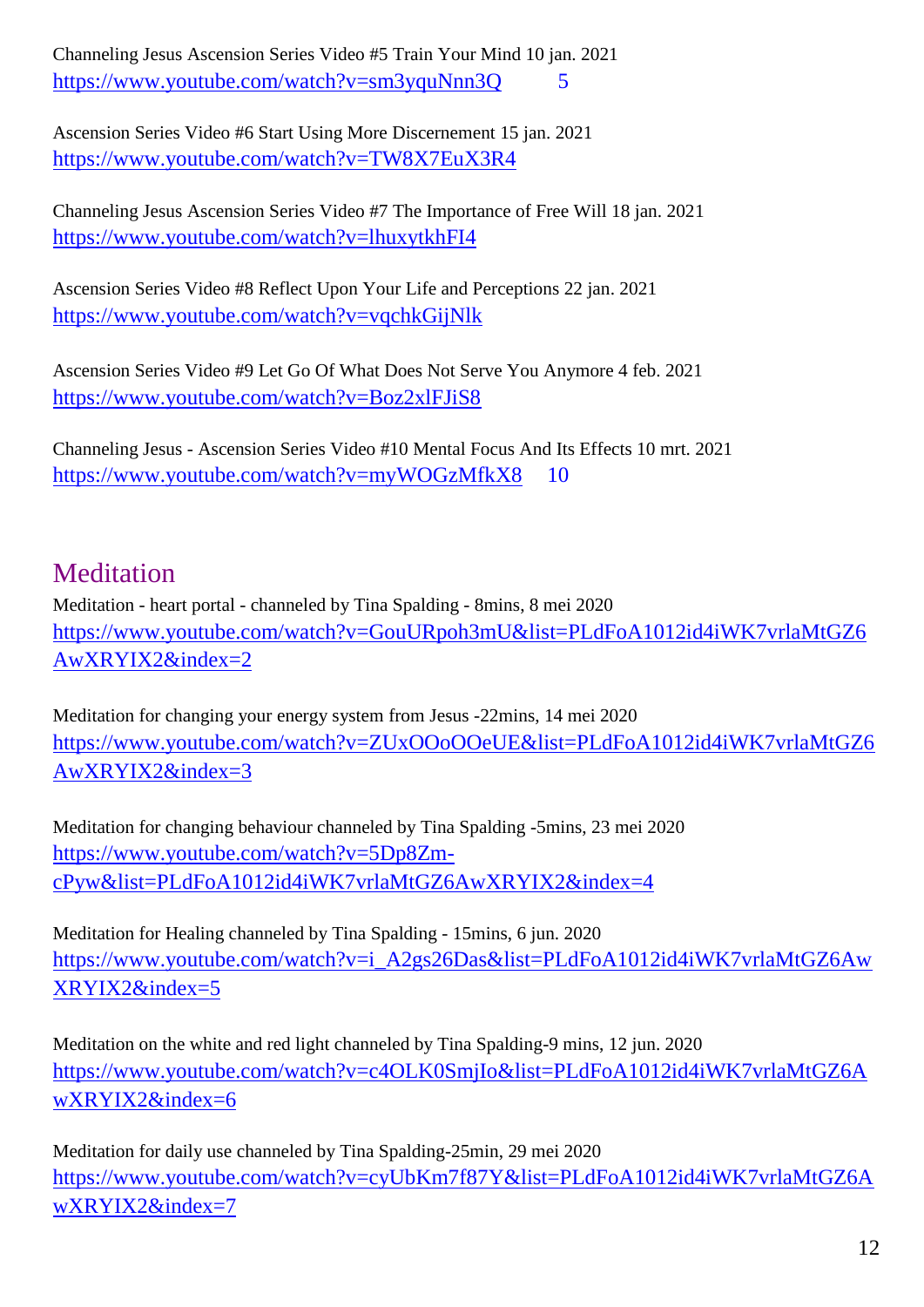Meditation from Jesus-20min, 18 jun. 2020 [https://www.youtube.com/watch?v=3alNzB\\_wAis](https://www.youtube.com/watch?v=3alNzB_wAis)

Meditation-Sun and Earth channeled by Tina Spalding-16mins, 27 jun. 2020 [https://www.youtube.com/watch?v=cj35hJmDpfI&list=PLdFoA1012id4iWK7vrlaMtGZ6Aw](https://www.youtube.com/watch?v=cj35hJmDpfI&list=PLdFoA1012id4iWK7vrlaMtGZ6AwXRYIX2&index=9) [XRYIX2&index=9](https://www.youtube.com/watch?v=cj35hJmDpfI&list=PLdFoA1012id4iWK7vrlaMtGZ6AwXRYIX2&index=9)

Meditation-White Light-13mins, 19 dec. 2020 [https://www.youtube.com/watch?v=yFxVAVV4F00&list=PLdFoA1012id4iWK7vrlaMtGZ6](https://www.youtube.com/watch?v=yFxVAVV4F00&list=PLdFoA1012id4iWK7vrlaMtGZ6AwXRYIX2&index=10) [AwXRYIX2&index=10](https://www.youtube.com/watch?v=yFxVAVV4F00&list=PLdFoA1012id4iWK7vrlaMtGZ6AwXRYIX2&index=10)

## Global Meditation

Covid Update Global Meditation 04:04 2020 Channeling Jesus 5 apr. 2020 <https://www.youtube.com/watch?v=d0pNWp6Mdz0>

Global Meditation (Tina Spalding/Jesus) [with 528 HZ music] 11 apr. 2020 <https://www.youtube.com/watch?v=j6vZXzeEBrU>

Global Meditation-COVID-19 - from Jesus 29 apr. 2020 [https://www.youtube.com/watch?v=vN3r8xVs904&list=PLdFoA1012id4iWK7vrlaMtGZ6Aw](https://www.youtube.com/watch?v=vN3r8xVs904&list=PLdFoA1012id4iWK7vrlaMtGZ6AwXRYIX2&index=1) [XRYIX2&index=1](https://www.youtube.com/watch?v=vN3r8xVs904&list=PLdFoA1012id4iWK7vrlaMtGZ6AwXRYIX2&index=1)

### Live Streaming

( #082) A Year Of Forgiveness Live Streaming # 1 25 jan. 2016 **<https://www.youtube.com/watch?v=9P0YWUw6EHw>**

( #080) Channeling Ananda and Jesus Live Streaming Test #001 18 jan. 2016 <https://www.youtube.com/watch?v=0iMw4AsYnRA>

Live Streaming #76- Channeling Ananda and Jesus 12 mei 2019 **[ET = 1:01 - 1:12] <https://www.youtube.com/watch?v=AVuHE9I7GDo>**

Live Streaming #80 Channeling Jesus and Ananda 7 jul. 2019 **<https://www.youtube.com/watch?v=cXQAqkGcF2M>** Channeling Jesus and Ananda - Live Stream #63-Public Session 28 okt. 2018 **<https://www.youtube.com/watch?v=2JbFnoLA9oA>** 5

ChannelingJesus Free Streaming 32 4 jun. 2017 **<https://www.youtube.com/watch?v=wPu5DXxu0DY>**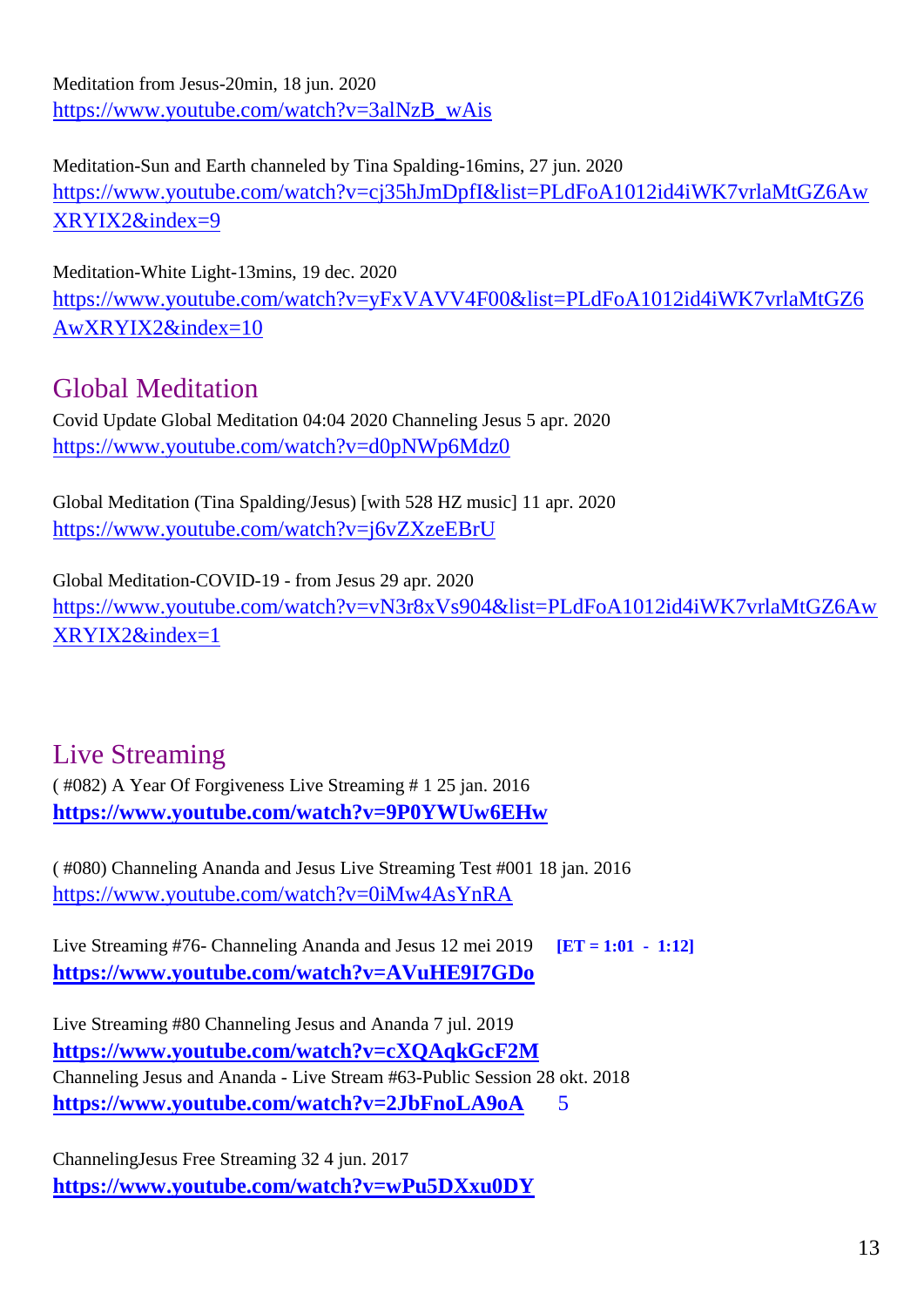Channeling The Answers- Kundalini and The Event. 4 mrt. 2018 **<https://www.youtube.com/watch?v=L5G24UriWhM>**

Free Live Spiritual Channeling- 12 nov. 2017 **<https://www.youtube.com/watch?v=ttex4uH57Gk>**

Orgasmic Energy and Humankind's Evolution with Tina Spalding 31 jul. 2017 **<https://www.youtube.com/watch?v=PBhQ21p57qg>**

(#158) How To Handle Stressful Events-Jesus Speaks-live streaming excerpt 21 dec. 2017 [https://www.youtube.com/watch?v=\\_5bEkxjc9yI](https://www.youtube.com/watch?v=_5bEkxjc9yI) 10

Channeling Jesus and Ananda Live Stream #116 Clip 12 jan. 2021 **<https://www.youtube.com/watch?v=CyQ5mJQQ1u8>** Easter Sunday Channeling Jesus 21 apr. 2019 **[https://www.youtube.com/watch?v=tPBAE7\\_\\_u1s](https://www.youtube.com/watch?v=tPBAE7__u1s)**

(#180) Ananda on Creating your own reality live streaming excerpt 29 aug. 2018 [https://www.youtube.com/watch?v=-Ss51tln\\_pA](https://www.youtube.com/watch?v=-Ss51tln_pA)

(#172) Jesus On The Love Revolution- live streaming excerpt. 17 jun. 2018 **<https://www.youtube.com/watch?v=LvKZNUgkZO4>**

Live Stream #120 an excerpt - Channeling Jesus - How Are You Doing? 19 mrt. 2021 **<https://www.youtube.com/watch?v=DFwwjN0SSwo>** 15

Christmas Day- Channeling Jesus 26 dec. 2018 <https://www.youtube.com/watch?v=YllzlCtkCUQ>

Channeling Ananda and Jesus - Live Streaming #55 1 jul. 2018 **<https://www.youtube.com/watch?v=JsvhcuMEppw>**

ANANDA 2016 07 28, 28 jul. 2016 <https://www.youtube.com/watch?v=vkEhBNryLp4>

A Channeled Message From Mary Magdalene 22 jul. 2016 **<https://www.youtube.com/watch?v=owL01VCOcJA>**

Jesus Speaks Through Channel, Tina Louise Spalding (AMAZING) 21 jan. 2016 **<https://www.youtube.com/watch?v=86QYYjNmASU>** 20

What It's Like To Be A Trance Channel. (Mind Blowing) 15 jan. 2016 <https://www.youtube.com/watch?v=SI1nEC8f14I>